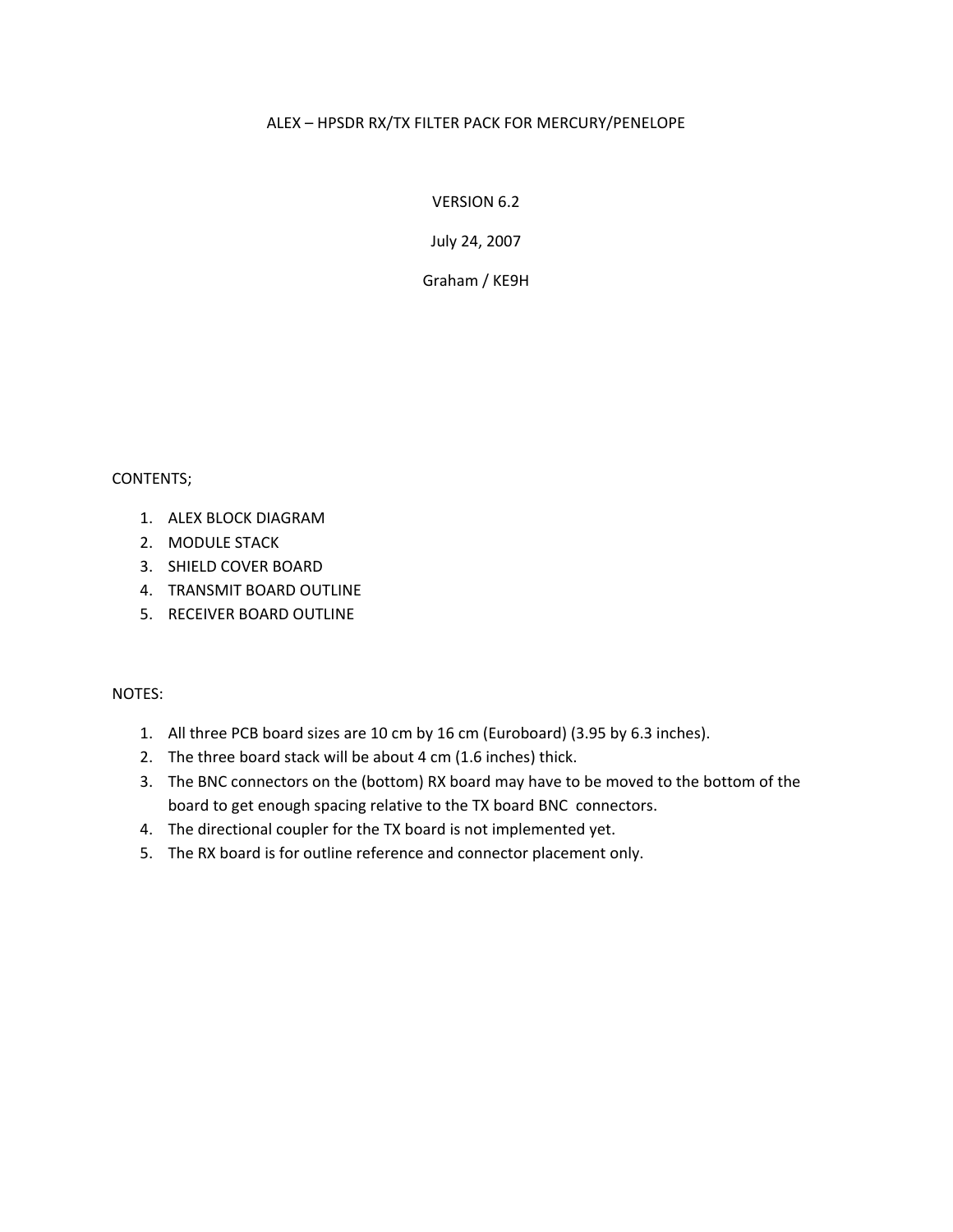

Note 1: All switches on RX board are Hittite solid state. Note 2: All switches on TX LPF board are relays.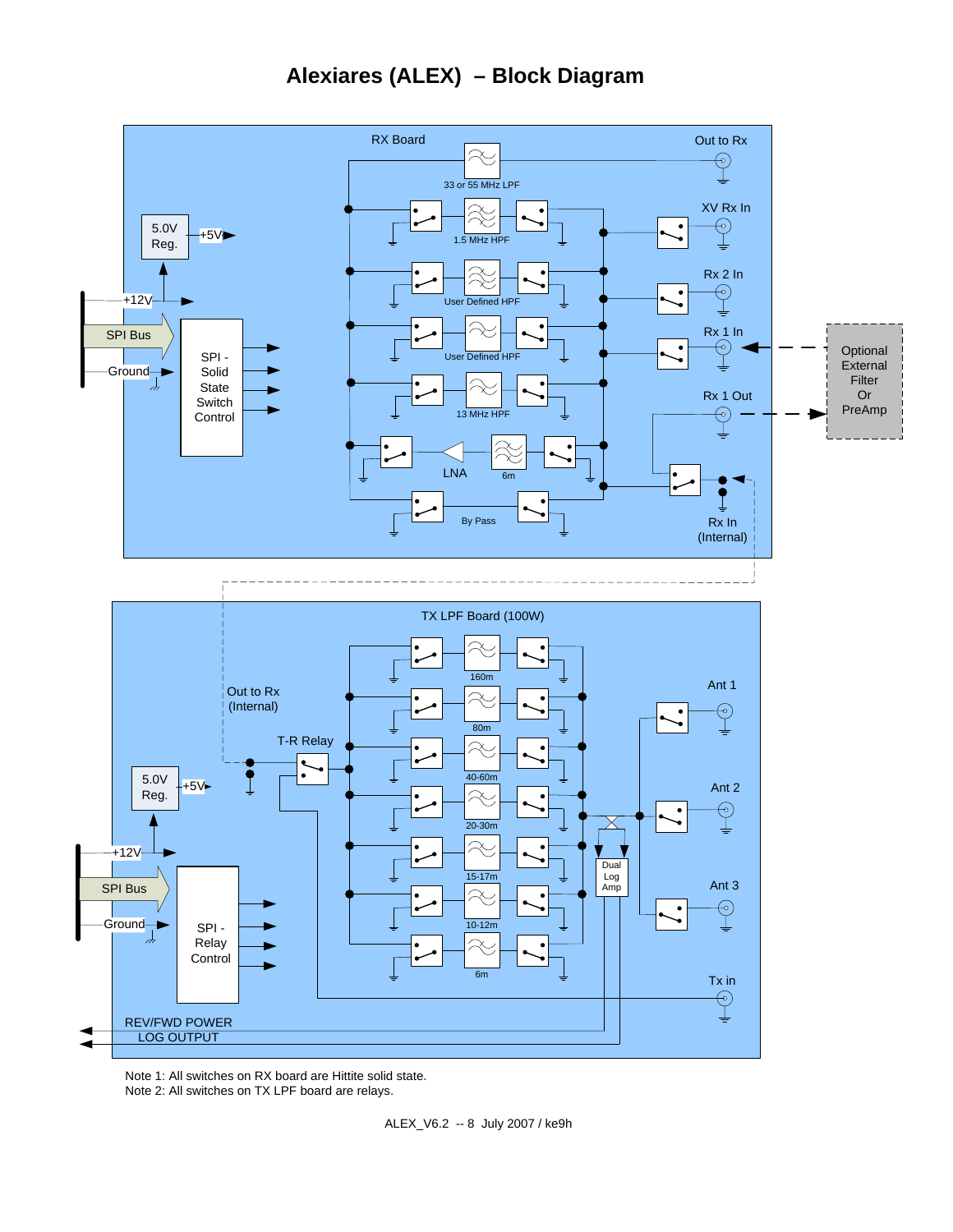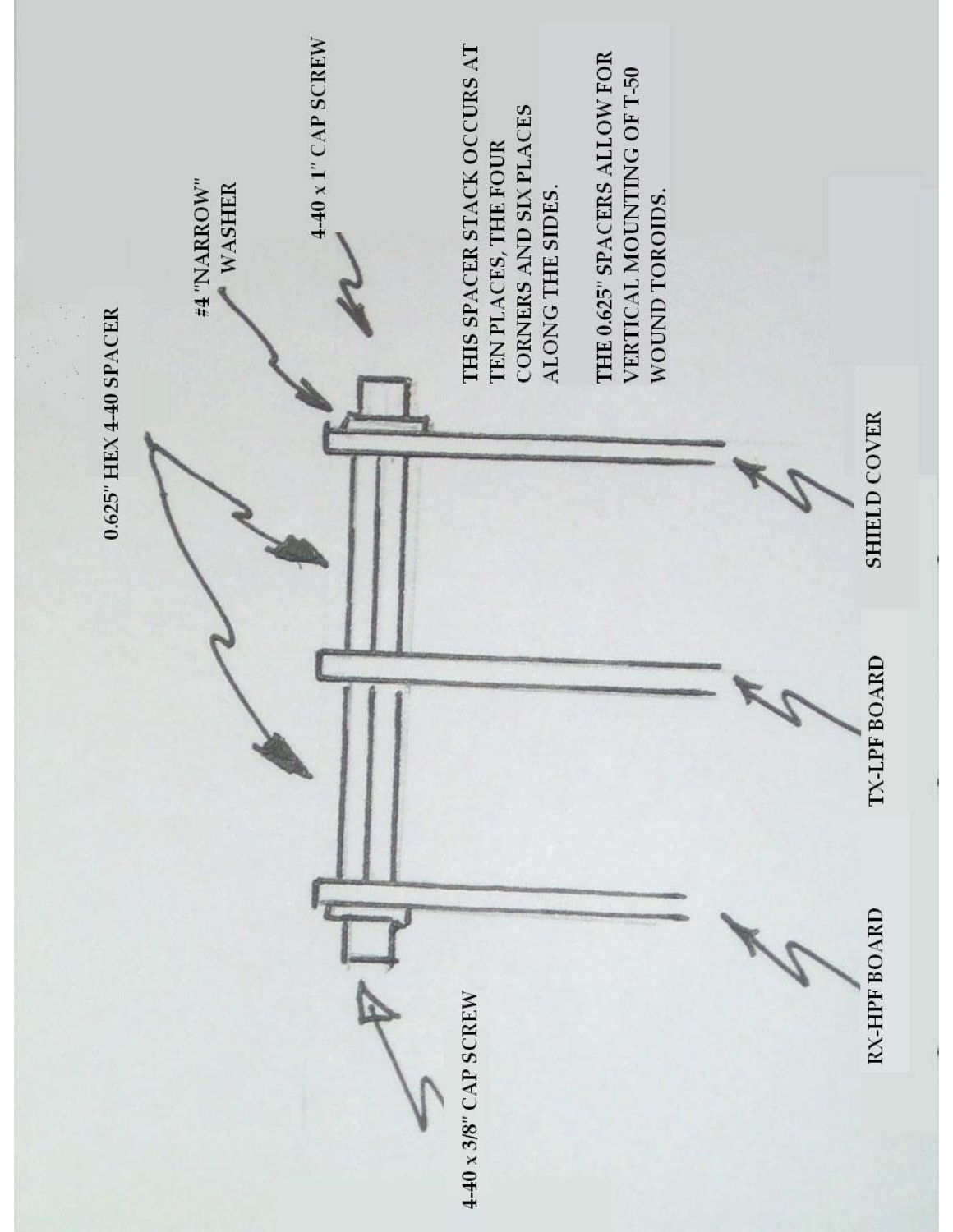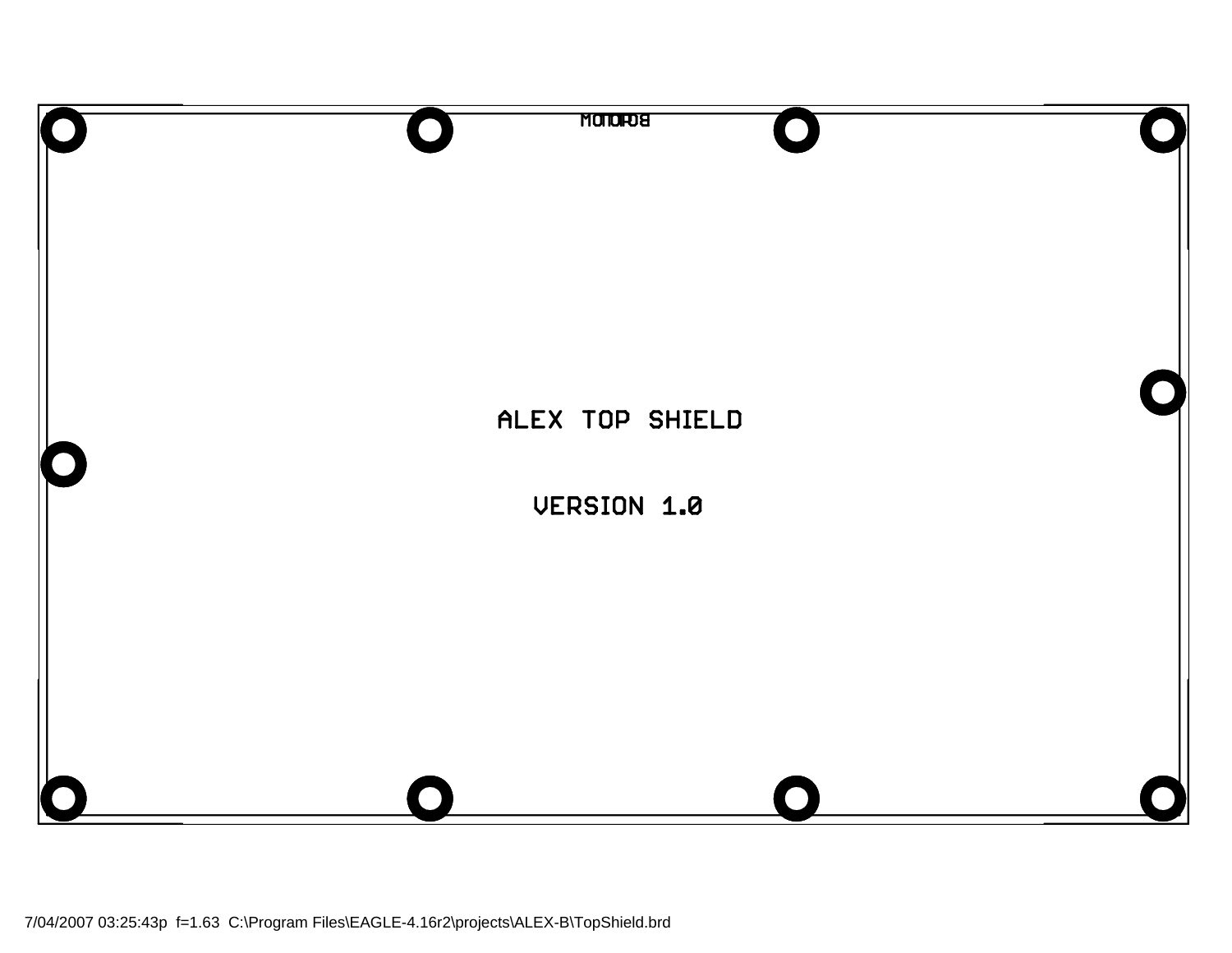